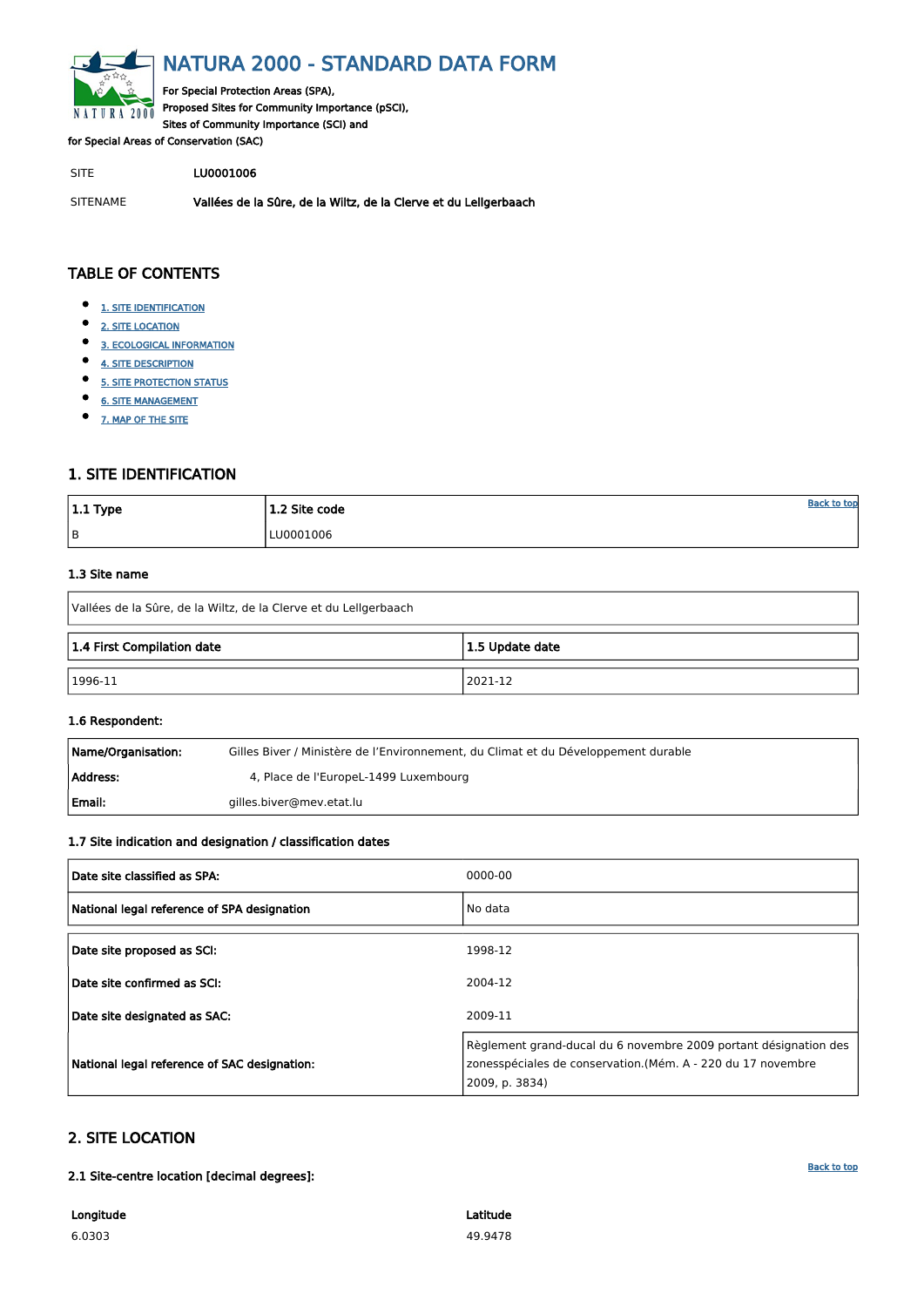503.74 0.0

### 2.4 Sitelength [km]:

0.0

#### 2.5 Administrative region code and name

| NUTS level 2 code | <b>Region Name</b>       |  |  |  |  |  |  |
|-------------------|--------------------------|--|--|--|--|--|--|
| LU00              | Luxembourg (Grand-Duché) |  |  |  |  |  |  |

#### 2.6 Biogeographical Region(s)

Continental (100.0 %)

### <span id="page-1-0"></span>3. ECOLOGICAL INFORMATION

#### 3.1 Habitat types present on the site and assessment for them

| <b>Annex I Habitat types</b> |    |           |            |                  |                 | Site assessment  |                           |                |             |  |  |  |
|------------------------------|----|-----------|------------|------------------|-----------------|------------------|---------------------------|----------------|-------------|--|--|--|
| Code                         | PF | <b>NP</b> | Cover [ha] | Cave<br>[number] | Data<br>quality | <b>A B C D</b>   | <b>A B C</b>              |                |             |  |  |  |
|                              |    |           |            |                  |                 | Representativity | <b>Relative Surface</b>   | Global         |             |  |  |  |
| 3260 <sub>B</sub>            |    |           |            |                  | P               | $\mathsf A$      | B                         | $\mathsf{A}$   | $\mathsf A$ |  |  |  |
| 4030 <sub>8</sub>            |    |           | 10.43      |                  | G               | $\mathsf A$      | $\mathsf A$               | $\mathsf{C}$   | $\mathsf C$ |  |  |  |
| 6210 <sub>8</sub>            |    |           |            |                  | P               | $\mathsf A$      | $\mathsf C$               | A              | A           |  |  |  |
| 6230 <sub>8</sub>            |    |           | 3.43       |                  | G               | $\sf B$          | $\mathsf C$               | $\sf B$        | B           |  |  |  |
| 6410B                        |    |           |            |                  | P               | $\mathsf D$      |                           |                |             |  |  |  |
| 64308                        |    |           | 1.81       |                  | M               | $\sf B$          | B                         | $\sf B$        | $\mathsf B$ |  |  |  |
| 65108                        |    |           | 24.75      |                  | ${\sf M}$       | $\sf B$          | $\mathsf C$               | $\sf B$        | $\sf B$     |  |  |  |
| 81508                        |    |           | 0.61       |                  | P               | $\sf B$          | $\boldsymbol{\mathsf{A}}$ | B              | $\sf B$     |  |  |  |
| 82208                        |    |           | 0.9        |                  | M               | $\mathsf A$      | B                         | $\mathsf A$    | $\mathsf A$ |  |  |  |
| 8230 <sub>8</sub>            |    |           | 0.01       |                  | P               | $\sf B$          | $\mathsf A$               | $\sf B$        | B           |  |  |  |
| 9110 <sub>0</sub>            |    |           | 48.6       |                  | ${\mathsf G}$   | $\mathsf A$      | $\mathsf C$               | $\sf B$        | A           |  |  |  |
| 9130 <sub>0</sub>            |    |           | 56.4       |                  | G               | A                | $\mathsf C$               | B              | A           |  |  |  |
| 9160B                        |    |           | 52.63      |                  | ${\mathsf G}$   | $\mathsf A$      | $\mathsf C$               | B              | A           |  |  |  |
| 9180B                        |    |           | 85.29      |                  | G               | $\mathsf A$      | $\mathsf A$               | $\overline{A}$ | A           |  |  |  |
| 91E0 <sub>8</sub>            |    |           | 12.0       |                  | ${\mathsf G}$   | $\mathsf C$      | B                         | $\sf B$        | $\sf B$     |  |  |  |

- $\bullet$ PF: for the habitat types that can have a non-priority as well as a priority form (6210, 7130, 9430) enter "X" in the column PF to indicate the priority form.
- $\bullet$ NP: in case that a habitat type no longer exists in the site enter: x (optional)
- $\bullet$ Cover: decimal values can be entered
- $\bullet$ Caves: for habitat types 8310, 8330 (caves) enter the number of caves if estimated surface is not available.
- $\bullet$  Data quality:  $G = 'Good'$  (e.g. based on surveys); M = 'Moderate' (e.g. based on partial data with some extrapolation); P = 'Poor' (e.g. rough estimation)

#### 3.2 Species referred to in Article 4 of Directive 2009/147/EC and listed in Annex II of Directive 92/43/EEC and site evaluation for them

| <b>Species</b> |      |                        |  | Population in the site |             | Site assessment |      |                    |                 |       |
|----------------|------|------------------------|--|------------------------|-------------|-----------------|------|--------------------|-----------------|-------|
| G              | Code | <b>Scientific Name</b> |  | <b>NP</b>              | <b>Size</b> | Unit            | Cat. | <b>D.</b><br>qual. | <b>A B C D </b> | A B C |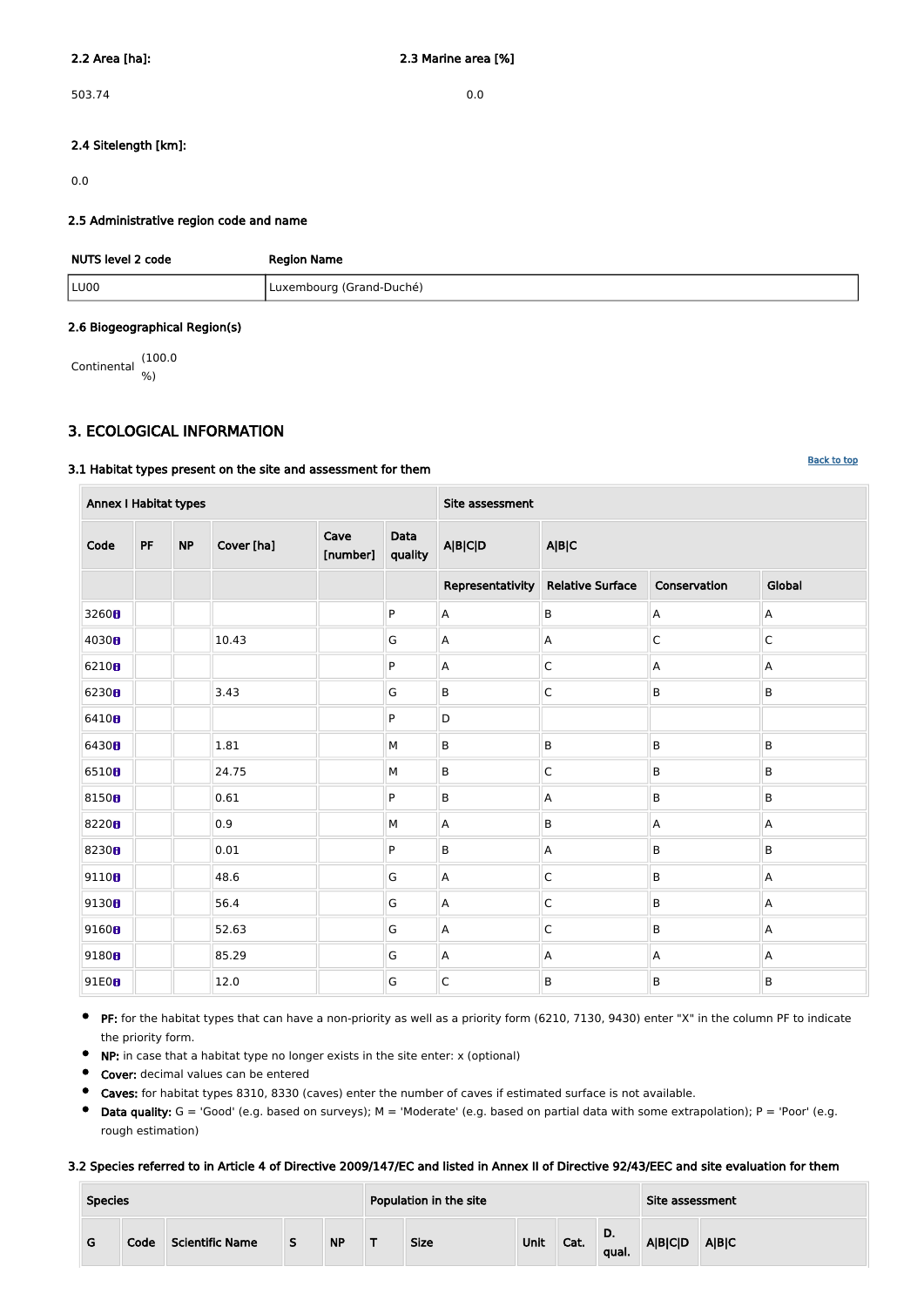|         |      |                                   |              |              | Min                     | <b>Max</b>  |                    |                |           | Pop.            | Con.                    | Iso.         | Glo.         |
|---------|------|-----------------------------------|--------------|--------------|-------------------------|-------------|--------------------|----------------|-----------|-----------------|-------------------------|--------------|--------------|
| $\sf B$ | A085 | <b>Accipiter gentilis</b>         |              | p            | $\overline{2}$          | 3           | p                  |                | G         | $\mathsf B$     | B                       | C            | B            |
| $\sf B$ | A229 | <b>Alcedo atthis</b>              |              | p            |                         |             |                    | P              | M         | $\mathsf{C}$    | B                       | C            | $\sf B$      |
| $\sf B$ | A028 | Ardea cinerea                     |              | p            |                         |             |                    | P              | M         | $\sf B$         | B                       | C            | B            |
| $\sf B$ | A104 | <b>Bonasa bonasia</b>             |              | p            |                         |             |                    | R              | M         | Α               | $\sf B$                 | B            | B            |
|         | 1078 | Callimorpha<br>quadripunctaria    |              | p            |                         |             |                    | ${\sf R}$      | M         | Α               | B                       | С            | Α            |
| M       | 1337 | <b>Castor fiber</b>               |              | $\mathsf{r}$ | $\overline{\mathbf{4}}$ | 8           | İ                  | P              | G         | $\sf B$         | B                       | A            | $\sf B$      |
| B       | A030 | Ciconia nigra                     |              | $\mathsf{C}$ |                         |             |                    | R              | М         | Α               | B                       | C            | B            |
| B       | A264 | <b>Cinclus cinclus</b>            |              | p            |                         |             |                    | $\mathsf C$    | М         | $\mathsf{C}$    | B                       | C            | B            |
| B       | A350 | Corvus corax                      |              | p            |                         | $\mathbf 1$ | $\mathsf{p}% _{T}$ |                | М         | B               | B                       | C            | B            |
| F       | 1163 | Cottus gobio                      |              | p            |                         |             |                    | $\mathsf C$    | М         | B               | B                       | C            | B            |
| B       | A236 | <b>Dryocopus martius</b>          |              | $\mathsf{r}$ |                         |             |                    | P              | М         | D               |                         |              |              |
| B       | A098 | <b>Falco columbarius</b>          |              | $\mathsf{C}$ |                         |             |                    | R              | ${\sf P}$ | D               |                         |              |              |
| B       | A103 | <b>Falco peregrinus</b>           |              | $\mathsf{C}$ |                         |             |                    | V              | М         | D               |                         |              |              |
| B       | A099 | <b>Falco subbuteo</b>             |              | $\mathsf{r}$ |                         |             |                    | V              | М         | A               | B                       | C            | $\sf B$      |
| B       | A233 | <b>Jynx torquilla</b>             |              | $\mathsf{r}$ |                         |             |                    | V              | ${\sf P}$ | D               |                         |              |              |
| F       | 1096 | Lampetra planeri                  |              | p            |                         |             |                    | R              | М         | B               | $\overline{\mathsf{A}}$ | C            | A            |
| B       | A338 | Lanius collurio                   |              | $\mathsf{r}$ | $\mathbf{1}$            | 5           | İ                  |                | M         | $\mathsf C$     | B                       | С            | B            |
| B       | A340 | Lanius excubitor                  | $\mathsf{X}$ | p            | $\mathbf 0$             |             |                    |                | G         | D               |                         |              |              |
| B       | A246 | Lullula arborea                   |              | $\mathsf{C}$ |                         |             |                    | $\mathsf{R}$   | P         | $\mathsf C$     | $\mathsf C$             | $\mathsf{C}$ | $\mathsf{C}$ |
| B       | A070 | <b>Mergus merganser</b>           |              | ${\sf W}$    |                         |             |                    | P              | М         | $\mathsf{C}$    | $\mathsf{B}$            | $\mathsf{C}$ | $\sf B$      |
| B       | A073 | <b>Milvus migrans</b>             |              | $\mathsf{C}$ |                         |             |                    | $\mathsf{R}$   | P         | $\mathsf{B}$    | $\mathsf{B}$            | $\mathsf{C}$ | $\sf B$      |
| $\sf B$ | A074 | <b>Milvus milvus</b>              |              | $\mathsf{r}$ |                         |             |                    | P              | М         | $\mathsf{C}$    | $\mathsf{B}$            | $\mathsf{C}$ | $\sf B$      |
| B       | A261 | Motacilla cinerea                 |              | p            |                         |             |                    | $\mathsf{C}$   | М         | $\mathsf{C}$    | $\mathsf{B}$            | $\mathsf{C}$ | $\sf B$      |
| M       | 1324 | <b>Myotis myotis</b>              |              | $\mathsf{C}$ |                         |             |                    | $\mathsf{R}$   | G         | $\mathsf{C}$    | $\mathsf{B}$            | $\mathsf{C}$ | C            |
| М       | 1324 | <b>Myotis myotis</b>              |              | W            |                         |             |                    | $\mathsf{R}$   | G         | $\mathsf C$     | $\mathsf{B}$            | $\mathsf{C}$ | $\mathsf C$  |
| B       | A094 | <b>Pandion haliaetus</b>          |              | $\mathsf{C}$ |                         |             |                    | $\mathsf{R}$   | P         | D               |                         |              |              |
| B       | A072 | Pernis apivorus                   |              | $\mathsf{r}$ | $\mathbf 1$             | 5           | İ                  |                | M         | $\mathsf{B}$    | $\mathsf{B}$            | $\mathsf{C}$ | $\sf B$      |
| B       | A274 | <b>Phoenicurus</b><br>phoenicurus |              | $\mathsf{r}$ |                         |             |                    | $\overline{C}$ | M         | $\mathsf{C}$    | $\sf B$                 | $\mathsf{C}$ | $\sf B$      |
| B       | A005 | <b>Podiceps cristatus</b>         |              | $\mathsf{C}$ |                         |             |                    | $\mathsf{R}$   | P         | D               |                         |              |              |
| B       | A275 | Saxicola rubetra                  | $\mathsf{X}$ | $\mathsf{r}$ | $\mathbf 0$             |             |                    |                | G         | D               |                         |              |              |
| B       | A210 | Streptopelia turtur               |              | $\mathsf{r}$ |                         |             |                    | P              | М         | $\mathsf C$     | $\mathsf B$             | $\mathsf{C}$ | B            |
| P       | 1421 | <b>Trichomanes speciosum</b>      |              | p            |                         |             |                    | $\mathsf{R}$   | P         | $\, {\bf B} \,$ | $\, {\bf B}$            | B            | $\mathsf B$  |

Group:  $A =$  Amphibians,  $B =$  Birds,  $F =$  Fish, I = Invertebrates, M = Mammals, P = Plants, R = Reptiles

- S: in case that the data on species are sensitive and therefore have to be blocked for any public access enter: yes
- $\bullet$ NP: in case that a species is no longer present in the site enter: x (optional)
- $\bullet$ Type:  $p =$  permanent,  $r =$  reproducing,  $c =$  concentration,  $w =$  wintering (for plant and non-migratory species use permanent)
- $\bullet$ Unit:  $i =$  individuals,  $p =$  pairs or other units according to the Standard list of population units and codes in accordance with Article 12 and 17 reporting (see [reference portal](http://bd.eionet.europa.eu/activities/Natura_2000/reference_portal))
- Abundance categories (Cat.):  $C =$  common,  $R =$  rare,  $V =$  very rare,  $P =$  present to fill if data are deficient (DD) or in addition to population size information
- $\bullet$  Data quality:  $G = 'Good'$  (e.g. based on surveys); M = 'Moderate' (e.g. based on partial data with some extrapolation); P = 'Poor' (e.g. rough estimation); VP = 'Very poor' (use this category only, if not even a rough estimation of the population size can be made, in this case the fields for population size can remain empty, but the field "Abundance categories" has to be filled in)

#### 3.3 Other important species of flora and fauna (optional)

| <b>Species</b> | Population in the site | Motivation |  |  |
|----------------|------------------------|------------|--|--|
|                |                        |            |  |  |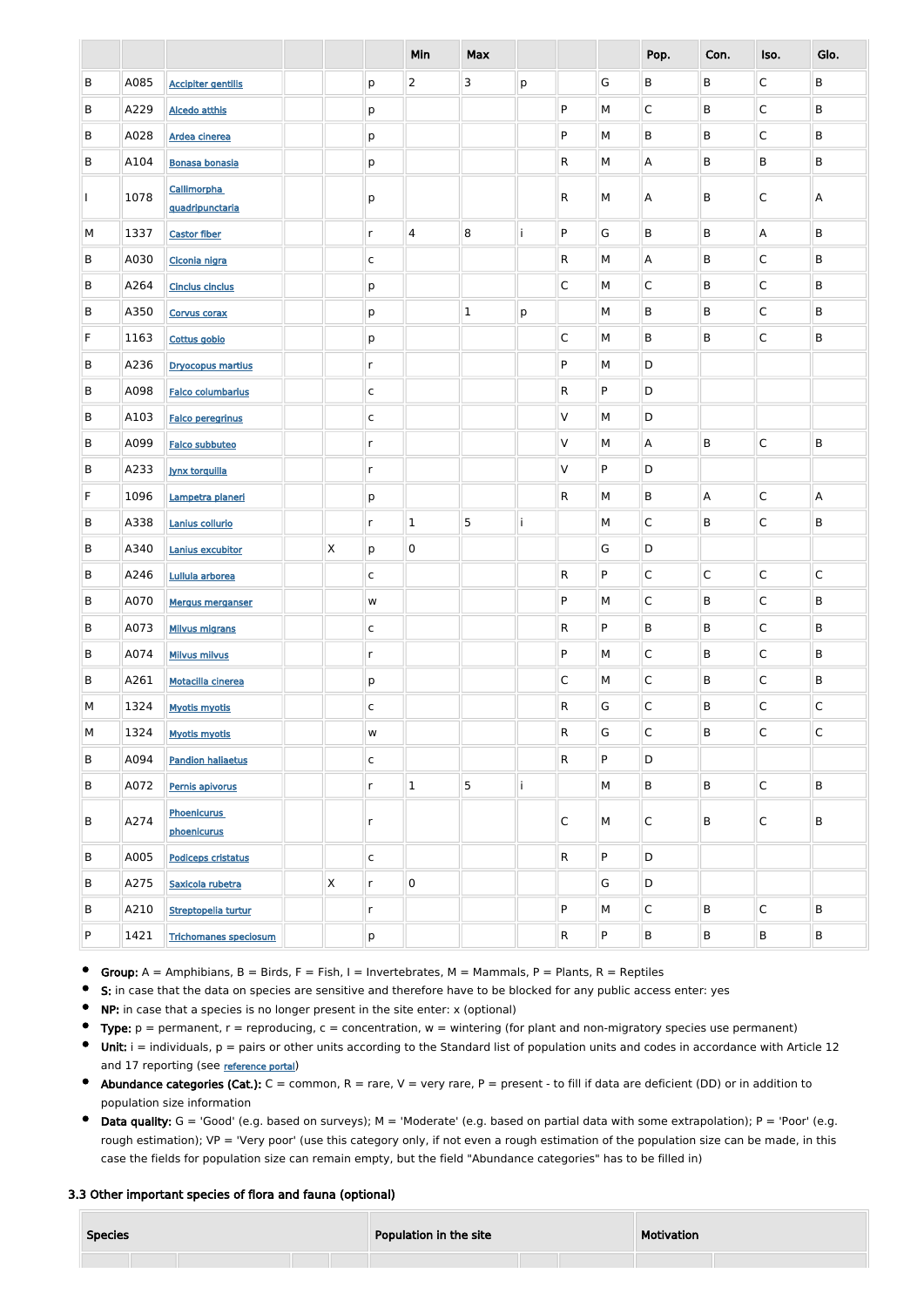| Group | <b>CODE</b> | <b>Scientific Name</b>                   | $\mathsf{S}$ | <b>NP</b> | <b>Size</b> |            | Unit | Cat.           | <b>Species</b><br>Annex |   | Other categories |              |              |             |  |
|-------|-------------|------------------------------------------|--------------|-----------|-------------|------------|------|----------------|-------------------------|---|------------------|--------------|--------------|-------------|--|
|       |             |                                          |              |           | Min         | <b>Max</b> |      | <b>C R V P</b> | <b>IV</b>               | V | $\mathsf{A}$     | $\mathbf{B}$ | $\mathsf{C}$ | $\mathsf D$ |  |
| P     |             | Ajuga genevensis                         |              |           |             |            |      | ${\sf P}$      |                         |   | Χ                |              |              |             |  |
| P     |             | Ajuga pyramidalis                        |              |           |             |            |      | ${\sf P}$      |                         |   | Χ                |              |              |             |  |
| P     |             | <b>Anthericum liliago</b>                |              |           |             |            |      | ${\sf P}$      |                         |   | X                |              |              |             |  |
|       |             | <b>Arctia villica</b>                    |              |           |             |            |      | P              |                         |   | X                |              |              |             |  |
|       |             | <b>Aricia agestis</b>                    |              |           |             |            |      | P              |                         |   | Χ                |              |              |             |  |
|       |             | <b>Barbitistes serricauda</b>            |              |           |             |            |      | P              |                         |   | X                |              |              |             |  |
| P     |             | <b>Berberis vulgaris</b>                 |              |           |             |            |      | P              |                         |   | X                |              |              |             |  |
|       |             | <b>Boloria (Proclossiana)</b><br>eunomia |              |           |             |            |      | ${\sf P}$      |                         |   | Χ                |              |              |             |  |
| P     |             | <b>Bryum rutilans</b>                    |              |           |             |            |      | ${\sf P}$      |                         |   | $\pmb{\times}$   |              |              |             |  |
| P     |             | Campanula glomerata                      |              |           |             |            |      | ${\sf P}$      |                         |   | Χ                |              |              |             |  |
|       |             | Carcharodus alceae                       |              |           |             |            |      | ${\sf P}$      |                         |   | Χ                |              |              |             |  |
| P     |             | Carex echinata                           |              |           |             |            |      | ${\sf P}$      |                         |   | Χ                |              |              |             |  |
|       |             | <b>Chorthippus vagans</b>                |              |           |             |            |      | ${\sf P}$      |                         |   | Χ                |              |              |             |  |
|       |             | Coscinia striata                         |              |           |             |            |      | ${\sf P}$      |                         |   | X                |              |              |             |  |
| P     |             | Dianthus deltoides                       |              |           |             |            |      | ${\sf P}$      |                         |   | Χ                |              |              |             |  |
|       |             | <b>Dianthus</b>                          |              |           |             |            |      |                |                         |   |                  |              |              |             |  |
| P     |             | gratianopolitanus                        |              |           |             |            |      | ${\sf P}$      |                         |   | Χ                |              |              |             |  |
|       |             | <b>Disauxes ancilla</b>                  |              |           |             |            |      | P              |                         |   | $\mathsf{X}$     |              |              |             |  |
| P     |             | Euphrasia nemorosa                       |              |           |             |            |      | ${\sf P}$      |                         |   | $\mathsf{X}$     |              |              |             |  |
| М     |             | Felis silvestris                         |              |           |             |            |      | ${\sf P}$      |                         |   | $\pmb{\times}$   |              |              |             |  |
| P     |             | Filipendula vulgaris                     |              |           |             |            |      | ${\sf P}$      |                         |   | $\mathsf{X}$     |              |              |             |  |
| P     |             | Gagea lutea                              |              |           |             |            |      | ${\sf P}$      |                         |   | $\mathsf{X}$     |              |              |             |  |
|       |             | Lasiommata maera                         |              |           |             |            |      | P              |                         |   | $\mathsf{X}$     |              |              |             |  |
|       |             | Metrioptera roeseli                      |              |           |             |            |      | P              |                         |   | $\pmb{\times}$   |              |              |             |  |
| P     |             | <b>Myosotis discolor</b>                 |              |           |             |            |      | P              |                         |   | $\mathsf{X}$     |              |              |             |  |
|       |             | <b>Myrmeleotettix</b><br>maculatus       |              |           |             |            |      | P              |                         |   | Χ                |              |              |             |  |
| D     |             | <b>Narcissus</b><br>pseudonarcissus      |              |           |             |            |      | P              |                         |   | Χ                |              |              |             |  |
| P     |             | Nardus stricta                           |              |           |             |            |      | P              |                         |   | $\mathsf{X}$     |              |              |             |  |
|       |             | <b>Omocestus</b><br>haemorrhoidalis      |              |           |             |            |      | P              |                         |   | Χ                |              |              |             |  |
|       |             | Omocestus ventralis                      |              |           |             |            |      | ${\sf P}$      |                         |   | $\pmb{\times}$   |              |              |             |  |
|       |             | Onychogomphus<br>forcipatus              |              |           |             |            |      | P              |                         |   | Χ                |              |              |             |  |
|       |             | Orthonama vittata                        |              |           |             |            |      | ${\sf P}$      |                         |   | X                |              |              |             |  |
| R     |             | <b>Podarcis muralis</b>                  |              |           |             |            |      | P              |                         |   | $\mathsf X$      |              |              |             |  |
| P     |             | Porella baueri                           |              |           |             |            |      | P              |                         |   | $\mathsf{X}$     |              |              |             |  |
| P     |             | Pulsatilla vulgaris                      |              |           |             |            |      | P              |                         |   | $\mathsf{X}$     |              |              |             |  |
| P     |             | Rorippa pyrenaica                        |              |           |             |            |      | P              |                         |   | $\mathsf X$      |              |              |             |  |
| P     |             | Rosa pimpinellifolia                     |              |           |             |            |      | P              |                         |   | $\mathsf{X}$     |              |              |             |  |
| P     |             | <b>Schistidium strictum</b>              |              |           |             |            |      | P              |                         |   | $\mathsf{X}$     |              |              |             |  |
| P     |             | Senecio helenitis                        |              |           |             |            |      | ${\sf P}$      |                         |   | $\mathsf{X}$     |              |              |             |  |
| P     |             | Seseli libanotis                         |              |           |             |            |      | ${\sf P}$      |                         |   | X                |              |              |             |  |
|       |             |                                          |              |           |             |            |      |                |                         |   |                  |              |              |             |  |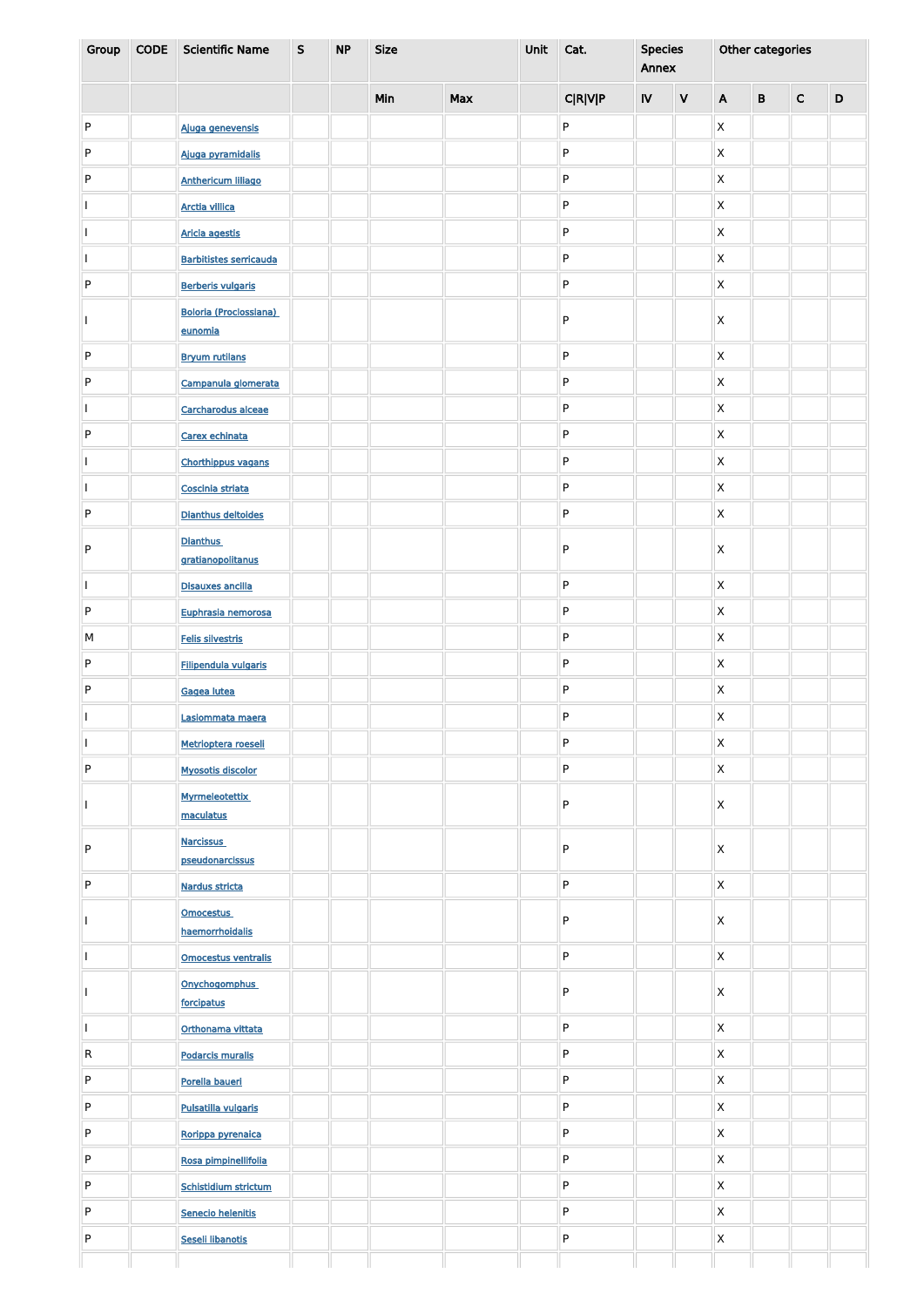|  | <b>Stenobothrus</b> |  |  | D |  | $\lambda$ |  |  |
|--|---------------------|--|--|---|--|-----------|--|--|
|  | stigmaticus         |  |  |   |  |           |  |  |
|  | Teucrium botrys     |  |  | D |  | $\lambda$ |  |  |
|  | Trifolium striatum  |  |  | D |  | $\lambda$ |  |  |
|  | Valeriana dioica    |  |  | D |  | $\lambda$ |  |  |
|  | Viola canina        |  |  | D |  | $\lambda$ |  |  |

- Group:  $A =$  Amphibians,  $B =$  Birds,  $F =$  Fish,  $Fu =$  Fungi,  $I =$  Invertebrates,  $L =$  Lichens,  $M =$  Mammals,  $P =$  Plants,  $R =$  Reptiles
- CODE: for Birds, Annex IV and V species the code as provided in the reference portal should be used in addition to the scientific name
- S: in case that the data on species are sensitive and therefore have to be blocked for any public access enter: yes
- NP: in case that a species is no longer present in the site enter: x (optional)
- Unit:  $i =$  individuals,  $p =$  pairs or other units according to the standard list of population units and codes in accordance with Article 12 and 17 reporting, (see [reference portal](http://bd.eionet.europa.eu/activities/Natura_2000/reference_portal))
- **Cat.:** Abundance categories:  $C =$  common,  $R =$  rare,  $V =$  very rare,  $P =$  present
- Motivation categories: IV, V: Annex Species (Habitats Directive), A: National Red List data; B: Endemics; C: International Conventions; D: other reasons

Habitat class % Cover N17 1.51 N09 0.44 N23 2.36 N16 59.36 NO8  $|7.61$ N06 11.14  $N14$  9.33 N $19$  0.55  $\hphantom{00}$ N10  $\vert$  3.83  $\vert$  $\sim$  0.54  $\,$  0.54  $\,$ N26 2.25 N20 0.18  $\vert 0.46 \vert$ N07 0.44 Total Habitat Cover 2008 | 100 Assembly 100 Assembly 100 Assembly 100 Assembly 100 Assembly 100 Assembly 100 Assembly 100 Assembly 100 Assembly 100 Assembly 100 Assembly 100 Assembly 100 Assembly 100 Assembly 100 Assembly

### <span id="page-4-0"></span>4. SITE DESCRIPTION

#### 4.1 General site character

#### Other Site Characteristics

1.1 SituationLe site couvre partiellement les versants des vallées et affluents de la Sûre de Erpeldange à Dirbach, de la Wiltz de Goebelsmühle à Wiltz, de la Clerf de Lellingen à Kautenbach, de la Schlenner, de l'Irbech et de la Lellgerbaach ainsi que certaines parties des massifs forestiers de "Op Baerel", du "Penzebierg" et du "Baambësch" (Wiltz).1.2 Milieu physiqueLe substrat géologique est entièrement

**[Back to top](#page-0-0)** 

formé par les roches du Dévonien inférieur. La partie la plus au nord est formée par les couches de l'Emsien supérieur (Schiste de Wiltz) alors que la partie située au sud repose sur les couches de l'Emsien inférieur (Quartzophyllades de Schuttbourg, Schiste de Stolzembourg) et du Siegenien supérieur (Schiste compact, grossier, mal stratifié, avec de rares bancs de grès argileux).Les sols sont majoritairement de type limono-caillouteux à charge schisto-phylladeuse (80%), non gleyifiés. Les colluvions et les alluvions des fonds de vallée couvrent environ 1 /10ème de la zone.1.3 Occupation du solLe site est caractérisé par l'importance des surfaces boisées (env. 73%) .Sur les pentes les plus abruptes et généralement d'exposition froide (nord et est), subsistent les forêts de ravin qui couvrent environ 17% du site.Les prairies, situées généralement en fond de vallée, rarement sur le plateau, occupent environ 13 % de la zone.

#### 4.2 Quality and importance

Intérêts selon la directive "Habitats"Le site abrite 15 types d'habitats de l'annexe I de la directive, dont 4 sont prioritaires.Il est particulièrement intéressant pour la conservation des forêts de ravin sur substrat siliceux. La surface couverte par ce type d'habitat représente plus de 50% du total national et même les 2/3 de la forêt de ravin sur substrat siliceux du pays.Les formations herbeuses à nard, bien que ne couvrant que des surfaces très réduites, doivent également être protégées. Ce site constitue, avec la vallée de l'Our et la vallée de la Haute Sûre, un des derniers refuges pour ce type d'habitat dans le pays.Les biotopes liés aux affleurements rocheux et abritant de nombreuses espèces remarquables sont également très bien représentés.L'existence de talus rocheux légèrement calcarifères explique la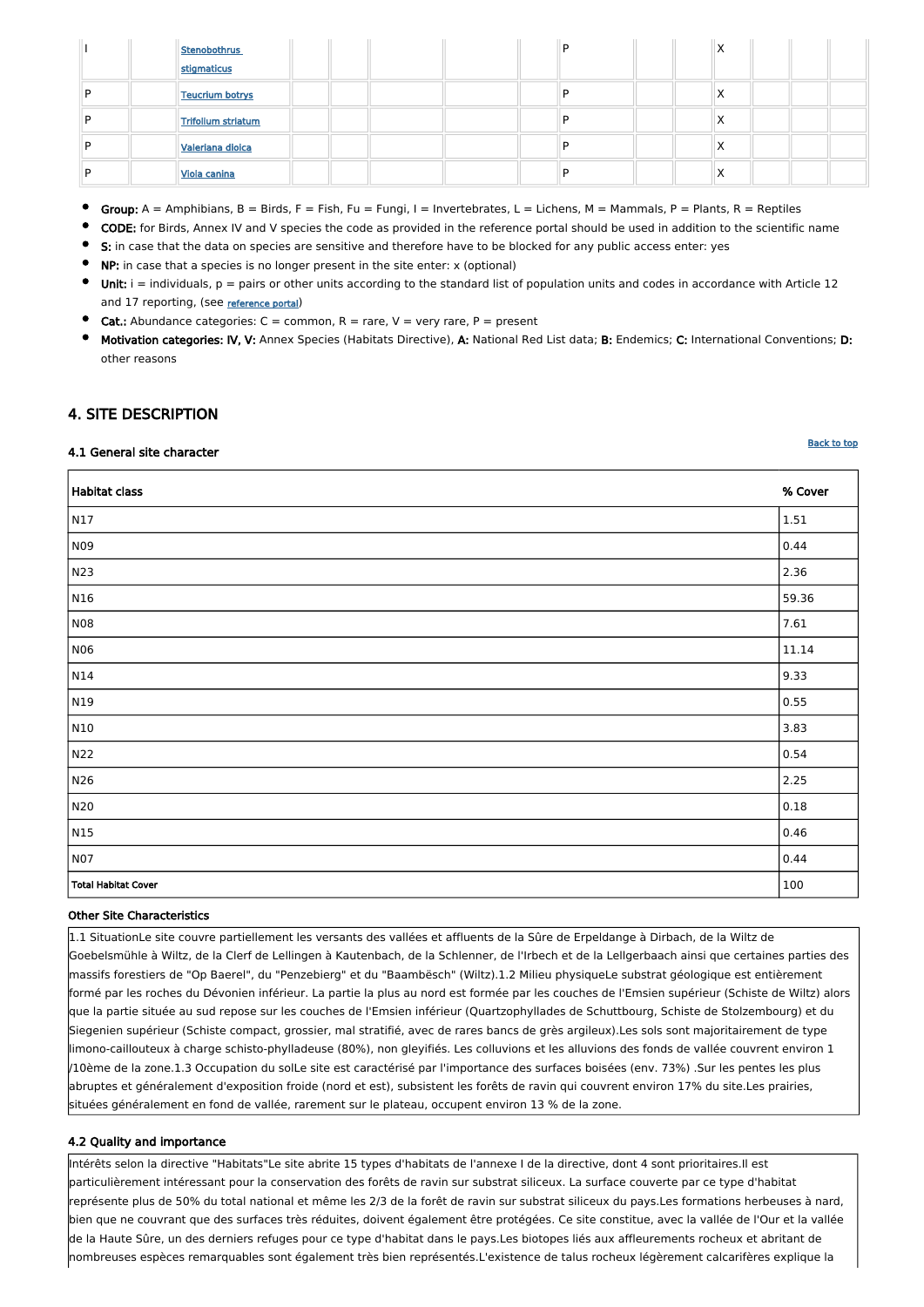| Positive Impacts |             |            |          |
|------------------|-------------|------------|----------|
|                  | Activities, | Pollution  | linside  |
| lRank            | management  | (optional) | /outside |
|                  | [code]      | [code]     | [i o b]  |
| М                | A03.02      |            |          |
| М                | A04.02      |            |          |

Rank:  $H = high$ ,  $M = medium$ ,  $L = low$ 

Pollution:  $N = N$ itrogen input, P = Phosphor/Phosphate input, A = Acid input/acidification,

 $T =$  toxic inorganic chemicals,  $O =$  toxic organic chemicals,  $X =$  Mixed pollutions

 $i =$  inside,  $o =$  outside,  $b =$  both

| Negative Impacts    |                                                |                                   |                           |
|---------------------|------------------------------------------------|-----------------------------------|---------------------------|
| Rank                | Threats and<br>pressures<br>[code]             | Pollution<br>(optional)<br>[code] | inside/outside<br>[i o b] |
| lМ                  | F02.03                                         |                                   |                           |
| lМ                  | G01.01                                         |                                   |                           |
| H                   | <b>B01</b>                                     |                                   |                           |
| Η                   | A08                                            |                                   |                           |
| H                   | A04.03                                         |                                   |                           |
| lм                  | 101                                            |                                   |                           |
| H                   | G02.08                                         |                                   |                           |
| lМ<br>.<br>$\cdots$ | K02.03<br>$\cdot$ .<br>$\sim$ $\sim$<br>$\sim$ |                                   |                           |

présence d'espèces calcicoles et de pelouses sèches à caractère thermophile qui sont exceptionnelles pour l'Oesling.C'est sans doute dans ce site que l'espèce prioritaire (Callimorpha quadripunctaria) est la mieux représentée pour tout le pays.La qualité de l'eau et l'état des cours d'eau qui traversent la zone en font un lieu de reproduction privilégié pour les poissons, notamment pour la petite lamproie (Lampetra planeri) et potentiellement pour le Saumon (Salmo salar), récemment réintroduit au Grand-Duché de Luxembourg.Les surfaces délimitées ont une taille relativement réduite (504 ha) et abritent dans la quasi-totalité des habitats de l'annexe I, dont prés d'un quart sont couverts par les habitats prioritaires. Intérêts selon la directive "Oiseaux"La zone est entièrement incluse dans la ZICO n° 3 (Région de la Haute Sûre) et revêt une grande importance pour les espèces d'oiseaux liées au milieu forestier, en particulier la Cigogne noire (Ciconia nigra) observée à plusieurs reprises dans cette région et susceptible d'y être déjà nicheuse. Le Pic noir (Dryocopus martius) est un nicheur confirmé comme la Gélinotte des bois (Bonasa bonasia), cette dernière étant souvent associée aux taillis de chêne à écorce. Une petite population d'Alouette lulu (Lullula arborea) occupe les crêtes en friche couvertes de genêts et de broussailles. Autres intérêtsLe site présente, en outre, un cortège impressionnant de plantes rarissimes, notamment les espèces liées aux prés humides, aux landes, aux pelouses sèches et aux formations forestières. Pour certaines espèces, ce sont les dernières stations connues ! (ex. Dianthus gratianopolitanus, Rorippa pyrenaica..). Notons également la présence de sept espèces de sauterelles sur les treize espèces considérées comme très menacées selon la liste rouge nationale et enfin le chat sauvage (Felis silvestris), espèce visée à l'annexe IV de la directive . Ce site couvre partiellement un des quatre sites d'intérêt bryophytique européen et abrite de nombreuses espèces de bryophytes menacées. Notons, en plus, l'abondance et la grande diversité d'espèces de lichens (dont une bonne partie est considérée comme rarissime) sur les stations sèches et ensoleillées. Au point de vue de l'avifaune, les prairies humides de fond de vallon abritent encore des cantons de Traquets tariers (Saxicola rubetra) dont la population est fortement menacée au niveau national. A noter également le nombre important de Lepidoptères observés dans la zone.

#### 4.3 Threats, pressures and activities with impacts on the site

| The most important impacts and activities with high effect on the site |  |  |
|------------------------------------------------------------------------|--|--|
|                                                                        |  |  |

#### 4.4 Ownership (optional)

#### 4.5 Documentation

ERPELDING, André (1989):, 1989;Beitrag zur Kenntis der Schwebfliegenfauna Luxemburgs (Diptera, Syrphidae). Paiperlek 11(1), 17-29. GEREND, Raoul (1994):, 1994;Nachweis neuer und interessanter Libellen aus Luxemburg nebst einer provisorischen Fassung der Roten Liste der einheimischen Odonaten (Insecta, Odonata). Bull. SNL 95(1994), 299-314MEYER, M., COLLING, G., 1988;Ökologische Begleitstudien zum landwirtschaftlichen Extensivierungsprogramm des Naturhistorischen Museums. Pilotprojekt ''Lellingen''. - Païperlék 10/2, 1988, Luxemburg: 103-114MOES, Marc (1993):, 1993;Untersuchung zur Verbreitung und Okologie des Wildkatze (Felis silvestris silvestris) in Luxembourg. PHILIPPI, D., 1996;Gutachten zur Schutzwürdigkeit des Gebietes "Schlindertal" Teil I und IIREICHLING, Léopold (1986):, 1986;Travaux de la société. Conférences du lundi (1er semestre 1983). 21 février : Plantes aquatiques et observations floristiques en 1982. Bull. SNL 86(1986),

137-138SCHNEIDER, Nico (1991):, 1991;Contribution ä la connaissance des Arthropodes rubicoles du Grand-Duché de Luxembourg. Bull. SNL 92(1191), 85-119.WERNER, Jean (1981):, 1981;Observations bryologiques au Grand-Duché de Luxembourg. Bull.SNL 83-84(1978-1979), 97- 111.

# <span id="page-5-0"></span>5. SITE PROTECTION STATUS (optional)

5.1 Designation types at national and regional level:

| Code | Cover [%] | Code | Cover [%] | Code        | Cover [%]       |
|------|-----------|------|-----------|-------------|-----------------|
| LU07 | 76.5      | LU02 | 19.1      | <b>LU05</b> | $  -$<br>ے ۔ے ر |

5.2 Relation of the described site with other sites: